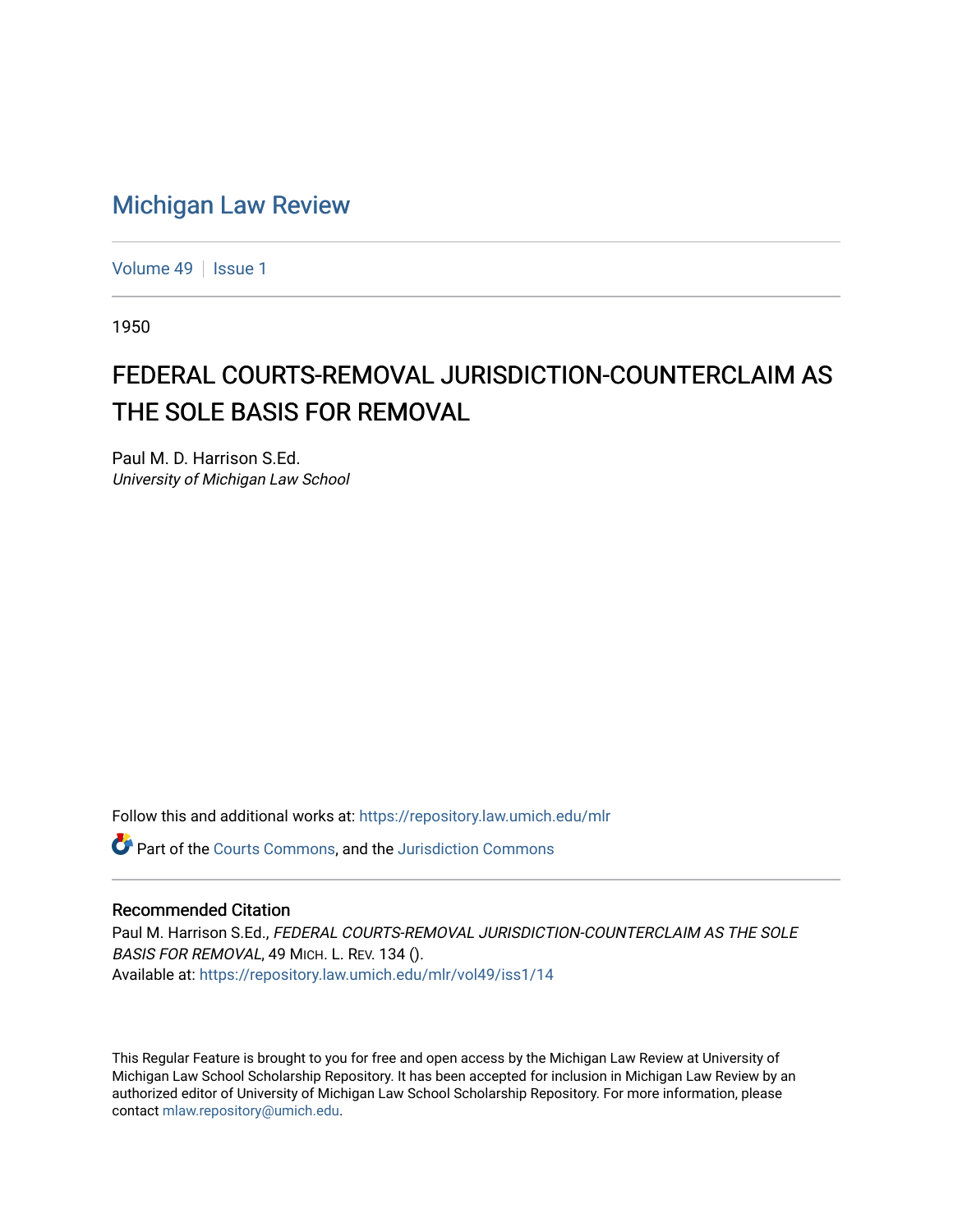FEDERAL COURTS-REMOVAL JURISDICTION-COUNTERCLAIM AS THE SOLE BAsrs FOR REMOVAL-Plaintiff brought an action for damages in a state court Defendant filed pleas to the declaration, and also filed a counterclaim arising out of the same cause of action. On this date defendant also filed a motion with the Federal District Court asking removal of the case based solely upon his counterclaim. On plaintiff's motion, *held,* case remanded to the state court. Defendant has no right under the United States Judicial Code to have a case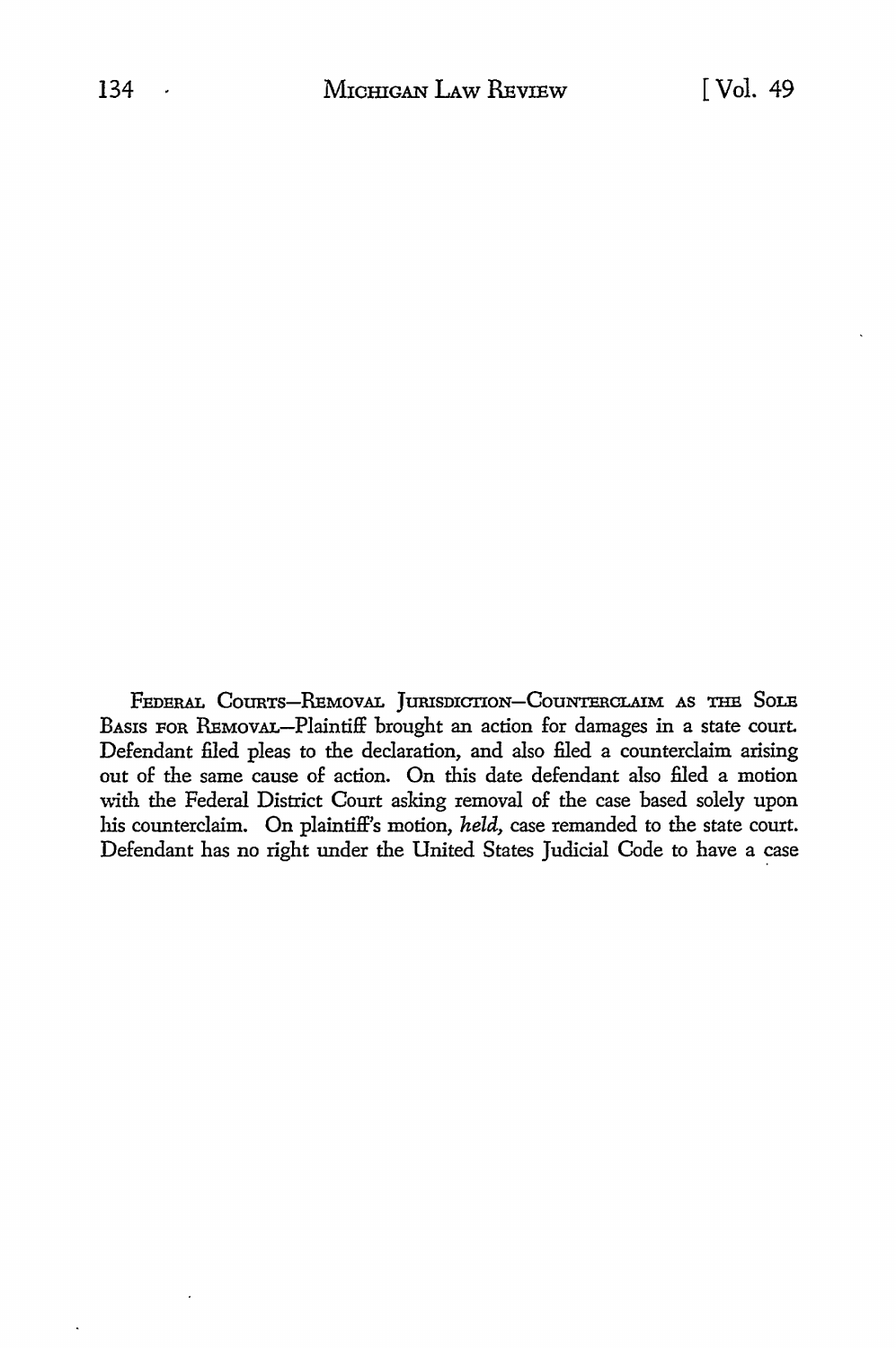removed from the state court to the federal court when his motion is based upon his own counterclaim.<sup>1</sup> Collins v. Faucett, (D.C. Fla. 1949) 87 F. Supp. 254.

The Judicial Code, prior to the 1948 revision, allowed removal of a case from a state court to a federal court by the following provision: " $\ldots$  when in any suit . . • there shall be a controversy which is wholly between citizens of different States, and which can be fully determined as between them, then either one or more of the defendants actually interested in such controversy may remove said suit  $\ldots$ ."<sup>2</sup> Under this rule the federal courts were in conflict as to whether a defendant might remove a case when his motion was based upon his own counterclaim.<sup>3</sup> Courts allowing removal reasoned that the counterclaim should be construed as part of the "controversy" between the parties and therefore should be included in determining whether the defendant might remove.<sup>4</sup> The language of the Code in reference to removal was changed by the 1948 revision, and it is now provided: "(a) ... any civil action brought in a State court  $\ldots$  may be removed by the defendant or the defendants  $\ldots$ ; (c) whenever a separate and independent claim or cause of action, which would be removable if sued upon alone, is joined with one or more otherwise non-removable claims or causes of action, the entire case may be removed  $\ldots$ ."<sup>5</sup> The significant changes in language are the use of the word "joined" and the omission of the word "controversy.'' A problem arises as to whether the word "joined" refers only to a joinder of claims by the plaintiff or is broad enough to include the use of cross-claims and counterclaims.<sup>6</sup> Professor Moore suggests that removal under the revised code is limited to the situation where there has been a joinder of claims by the plaintiff.<sup>7</sup> This construction seems sound, especially in view of the reviser's comment that the revision should limit the volume of

1 The principal case was confined to a discussion of removal based upon a counterclaim and the other requirements for removal were not considered. Consequently, this note will proceed on the assumption that such requirements have been met.

<sup>2</sup>36 Stat. L. 1094 (1911), 28 U.S.C.A. (1940) § 71. This provision substantially follows the 1887-1888 Judiciary Act. 25 Stat. L. 433 (1888).

<sup>3</sup> "It is true also that there has been, particularly among the older cases, much conflict and confusion on this question; so much so that many of the opinions refer to the conflict." Haney v. Wilcheck, (D.C. Va. 1941) 38 F. Supp. 345 at 349. Refusing removal: McKown v. Kansas & T. Coal Co., (C.C. Ark. 1901) 105 F. 657; LaMontagne v. T. W. Harvey Lumber Co., (C. C. Wis. 1891) 44 F. 645. Allowing removal: Lee v. Continental Ins. Co., (C.C. Utah 1896) 74 F. 424. The defendant in the principal case argued that the majority view prior to revision allowed removal, but the court expressed no opinion on the point as it felt that it was not necessary to the decision.

<sup>4</sup>This was particularly true when the counterclaim was one that had to be entered under a compulsory counterclaim statute. Lee v. Continental Insurance Co., supra note 3.

II 62 Stat. L. 937 (1948), 28 U.S.C.A. (1950) § 1441. A general discussion of the change in the code may be found in 44 ILL. L. REV. 401 (1949).

<sup>6</sup> The broader use of the term "joined" to include a case where a defendant has set up a counterclaim is illustrated in an article by Professor Blume, "Required Joinder of Claims," 45 MicH. L. REv. 797 (1947). In this article the writer discussed the situations in which joinder of claims is or may be required, and among such groupings of claims were counterclaim. See also, Professor Blume's discussion of the maximum affirmative scope of a civil action, 42 Mich. L. REv. 262 et seq. (1943).

<sup>7</sup> MOORE, COMMENTARY ON THE U.S. JUDICIAL CODE 252 (1949).